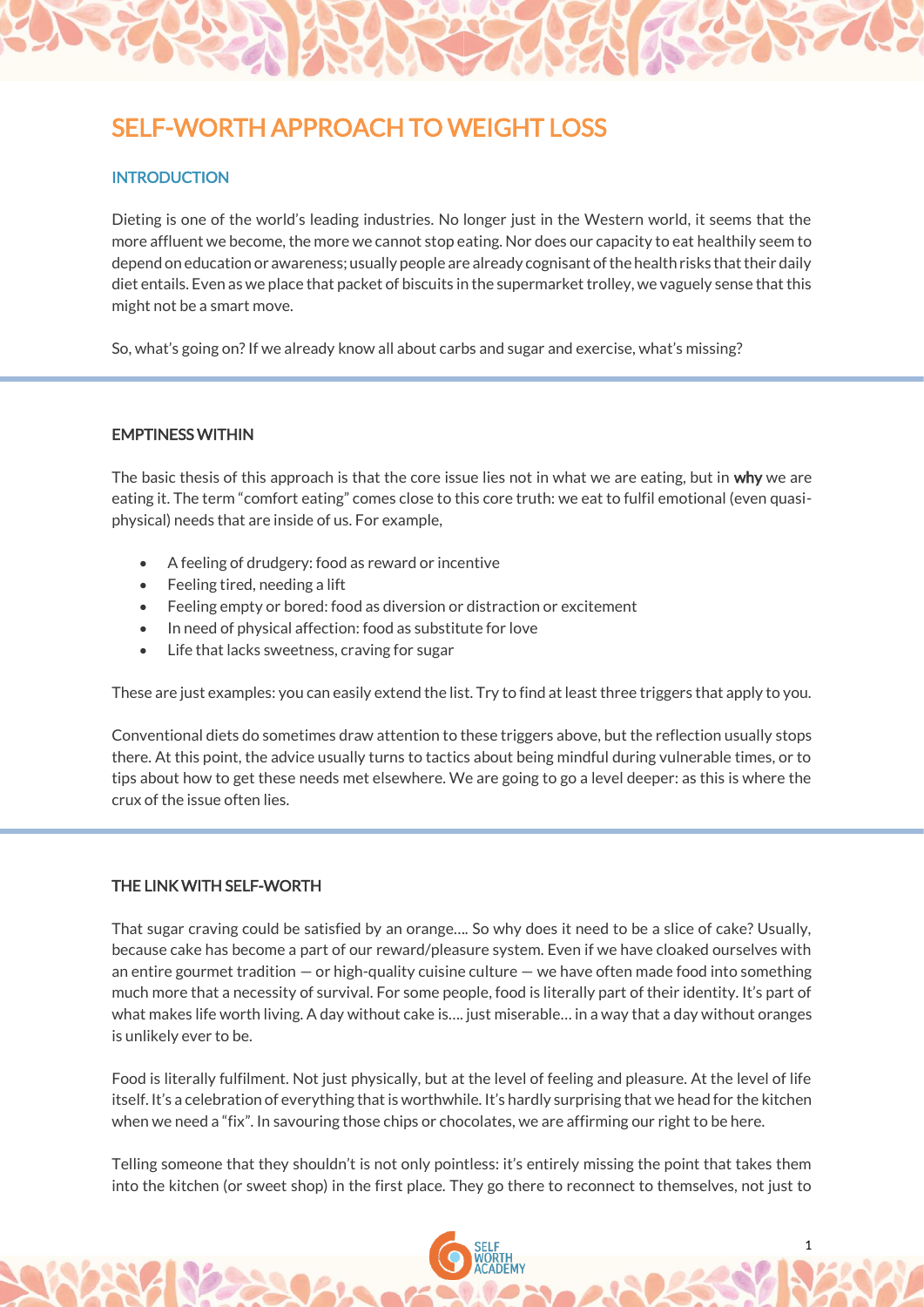the fridge. For a few fleeting moments — until self-reproach kicks in — they savour their self-worth in the pleasurable act of enjoying their fix. And when the self-reproach does come to mind, they finish the packet in order to drive it away.

# A BETTER APPROACH

If someone is to break out of an unhealthy cycle of eating, I believe they need to begin with a revised understanding of self-worth, not with more (doomed) resolutions about eating. The food is not the problem. It's the emptiness within needs to be dealt with.

If you can become conscious that each craving is a recall to you – not just to the fridge – then you are well on your way towards a new relationship with food. Sometimes, you will indeed enjoy some biscuits (or whatever your "go to" pleasure is). But you can now choose that freely – as an expression of self-worth, and not another condition of self-esteem. Equally, you might also…

- Get a glass of water (as I'm doing now while writing this)
- Go for a 10min walk
- Play some music
- Call a friend

Isn't this just the same as what the diet books say? Not at all, the diet book is all about the food: this approach is all about you! It's not just about switching your attention – it's about changing your intention.

A self-worth approach to weight-loss is not saying: Lose weight and therefore feel good about you. On the contrary, it challenges you to feel good about you right now, and then (if you still want to, and it's not just another imposed "should" in your life) do something about your eating.

#### THE DAMAGE DONE BY SELF-ESTEEM

Much of our current obesity is co-related with rising expectations of ourselves. Show me any culture where people are obliged to think well of themselves all the time, and I will guarantee you will find rising levels of obesity. We've seen this for decades in the USA and we are now seeing the same rising levels of obesity in Asia.

It's ironic. The more we are obligated to be slim, ripped, busty, fashionable, successful, sociable, hyperconnected, balanced, even "spiritual" … then the more the inner cravings seem to be rampant.

I've known from personal experience that trying to chase self-esteem via dieting is a losing game. Though I might sometimes succeed for a few weeks or maybe months, old habits soon returned. Looking back on those years, I can now clearly see why. The more conditional my self-esteem was – in this case, conditional on losing kilos or looking slim or being fit – the more insecure I felt inside. Sooner or later, this emptiness would break through and I would find a reason to comfort-eat.

Society's emphasis on self-esteem is not curing obesity – it's making the problem worse. To break a pattern of comfort-eating, we need to address the hollowness inside i.e. the fundamental issues of selfworth that lead to over-eating in the first place. We are not going to resolve these issues by still more exhortations or "should"s in life.

2